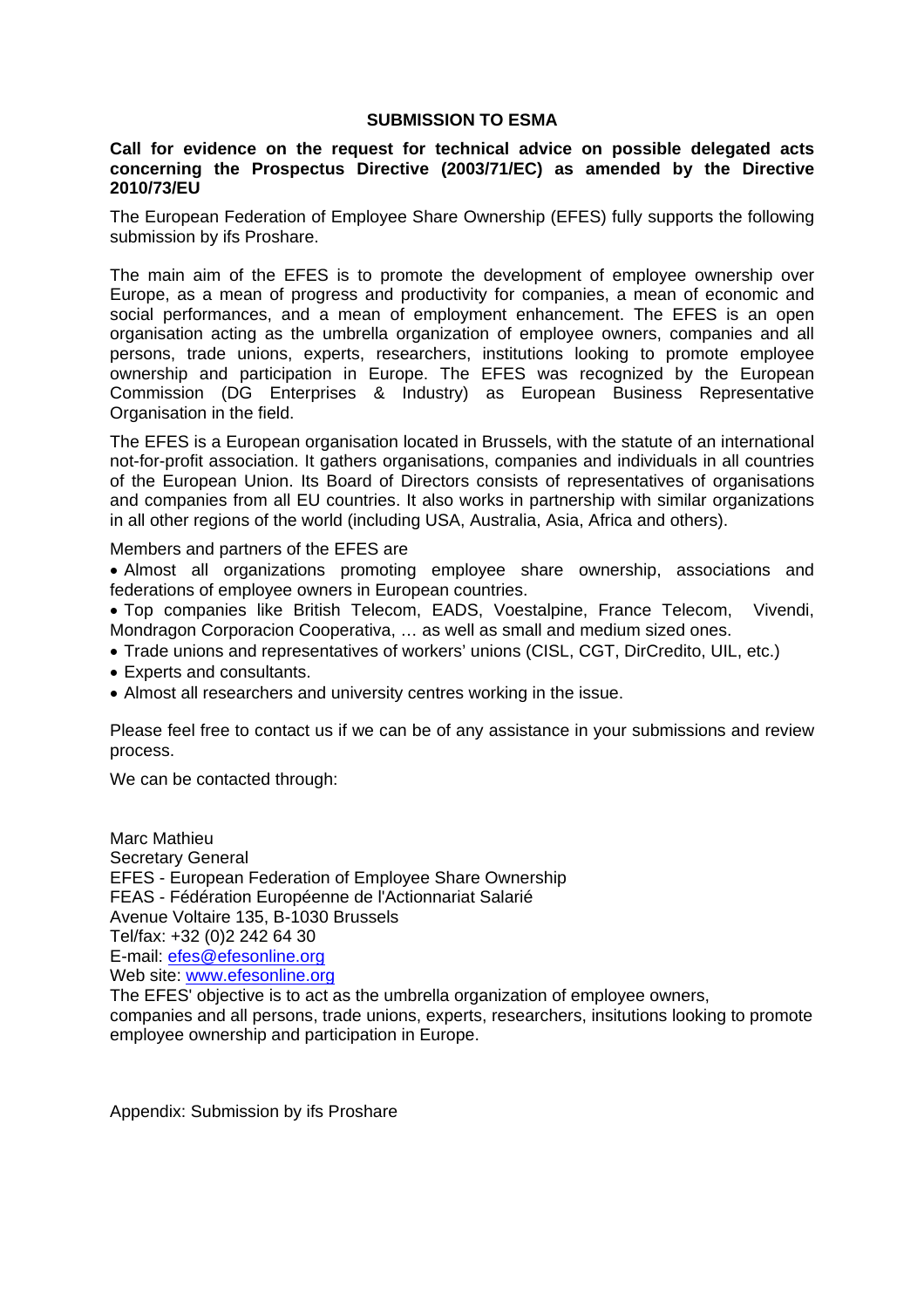# **SUBMISSION TO ESMA**

## **Call for evidence on the request for technical advice on possible delegated acts concerning the Prospectus Directive (2003/71/EC) as amended by the Directive 2010/73/EU**

*ifs* ProShare is a not-for-profit membership led organisation that acts as the voice of the employee share ownership industry in the UK. *ifs* ProShare was established by the Treasury, London Stock Exchange and a number of FTSE 100 companies in 1992. *ifs* ProShare has approximately 100 members. Our members include a wide range of enterprises; larger companies such as Asda, BP, BT, HSBC, Lloyds Banking Group and Marks & Spencer as well as share plan administrators and advisers such as Equiniti, Killik, Linklaters and PwC.

*ifs* ProShare is an essential point of liaison between employee share ownership industry professionals, service providers and companies committed to and involved in employee share plans and other employee share ownership schemes. *ifs* ProShare provides a forum for members to come together and share knowledge, ideas and expertise.

*ifs* ProShare provides information on share plans, encourages sharing of best practice, commissions research and engages in dialogue with relevant industry bodies. We represent the employee share ownership industry to policymakers, the media, the European Union and other regulatory and statutory bodies. We have worked closely with the EU Commission and EU Regulatory Authorities in the past, specifically in respect to the EU Prospectus Directive.

*ifs* ProShare has been instrumental in calling for changes to the EU Prospectus Directive ("the EUPD") in respect to its impact on employee share ownership. In particular, concerns have been raised regarding the need for a reasonable and fair approach in the manner in which the EUPD impacts the offer of employee share plans. Evidence has been produced as to the adverse impact the costs involved in producing a prospectus can have on the offer of employee share plans to employees based within the EU Member States. As a result, *ifs* ProShare has lobbied for a widening of the employee share plan exemption.

1. *ifs* ProShare would like to see the employee share plan exemption changes (in relation to both EU companies and companies established outside the EU which are listed on third-country markets), introduced by the amending Directive 2010/73/EU ("the Amending Directive"), implemented as quickly as possible into the laws of Member States. We understand from our members that the delay on implementation is causing companies frustration and additional costs which are having a related detrimental effect on employees. Each month that goes by either means that a company has to prepare a prospectus unnecessarily or some employees do not participate in a global share